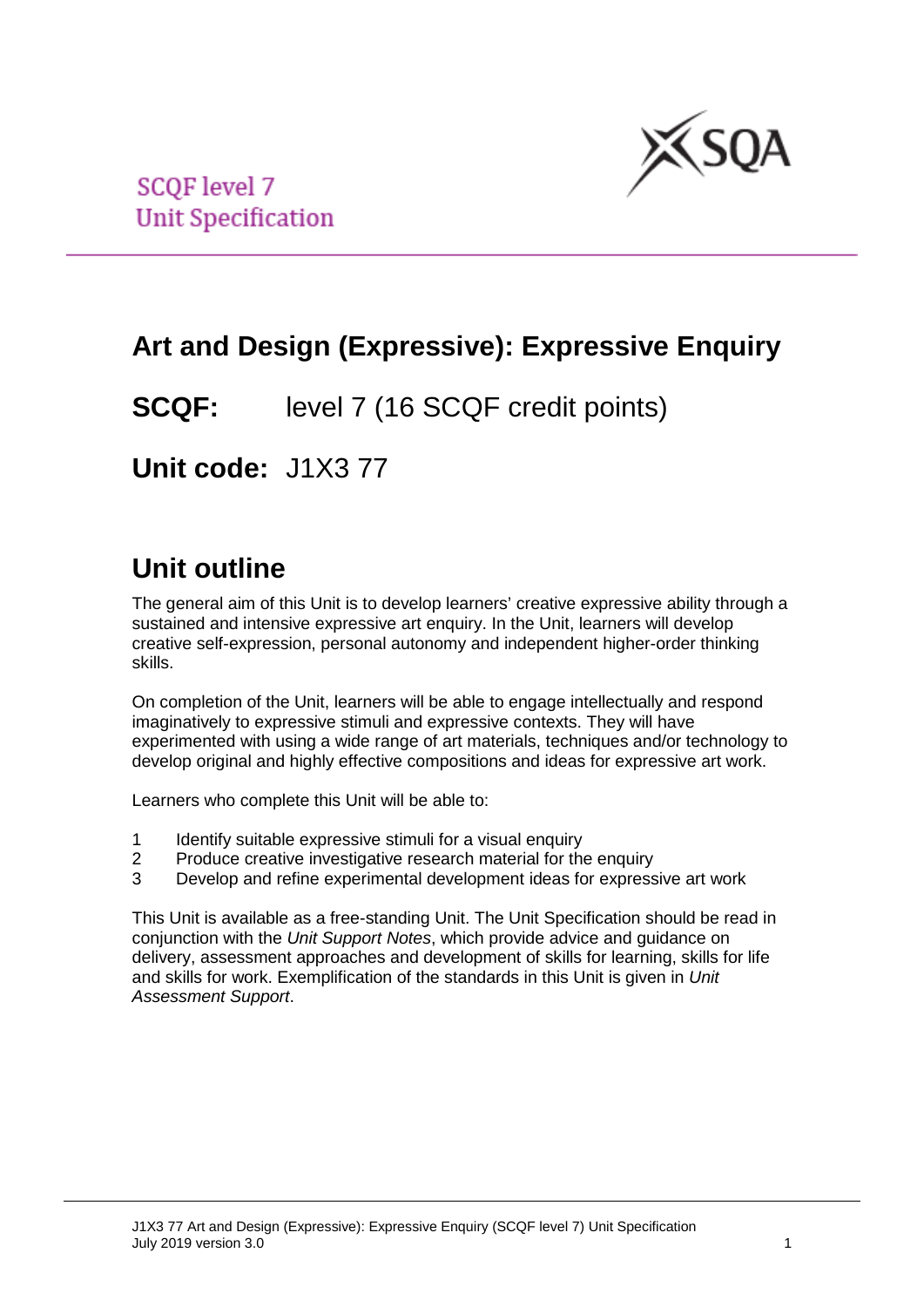### **Recommended entry**

Entry to this Unit is at the discretion of the centre. However, learners would normally be expected to have attained the skills, knowledge and understanding required by one or more of the following or equivalent qualifications and/or experience:

♦ Higher Art and Design or relevant Units

### **Equality and inclusion**

This Unit Specification has been designed to ensure that there are no unnecessary barriers to learning or assessment. The individual needs of learners should be taken into account when planning learning experiences, selecting assessment methods or considering alternative evidence. For further information, please refer to the *Unit Support Notes.*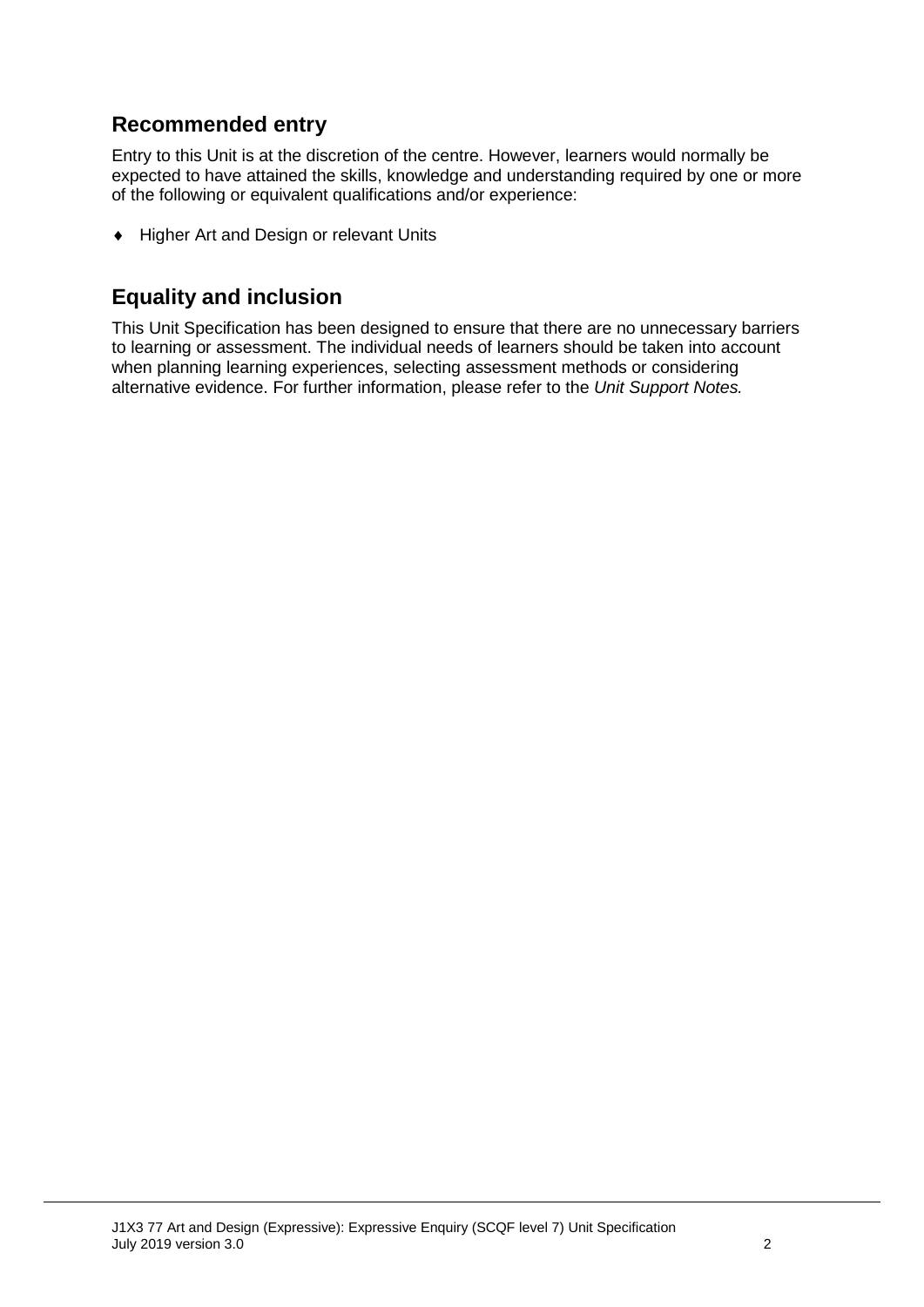# **Standards**

## **Outcomes and assessment standards**

## **Outcome 1**

The learner will:

#### **1 Identify suitable expressive stimuli for a visual enquiry by:**

- 1.1 Identifying suitable stimuli and establishing a personal focus to the enquiry<br>1.2 Identifying potential creative or expressive connections between the work of
- Identifying potential creative or expressive connections between the work of others and their own enquiry
- 1.3 Analysing opportunities and creative choices with reference to their understanding of artists and art practice
- 1.4 Planning and identifying initial approaches for developing and producing expressive ideas

## **Outcome 2**

The learner will:

#### **2 Produce creative investigative research material for the enquiry by:**

- 2.1 Using a wide range of art materials, techniques and/or technology in sophisticated and highly expressive ways to explore and investigate stimuli
- 2.2 Developing initial visual concepts, expressive ideas and creative investigative studies which communicate their ideas, feelings and thoughts about their stimuli
- 2.3 Analysing and critically reflecting on the impact of their creative decisions and choices and their personal response to stimuli

## **Outcome 3**

The learner will:

#### **3 Develop and refine experimental development ideas for expressive art work by:**

- 3.1 Selecting initial expressive ideas with potential for further development and exploration
- 3.2 Using selected art materials, techniques and/or technology and visual elements to develop ideas for art work
- 3.3 Independently evaluating their art work and practice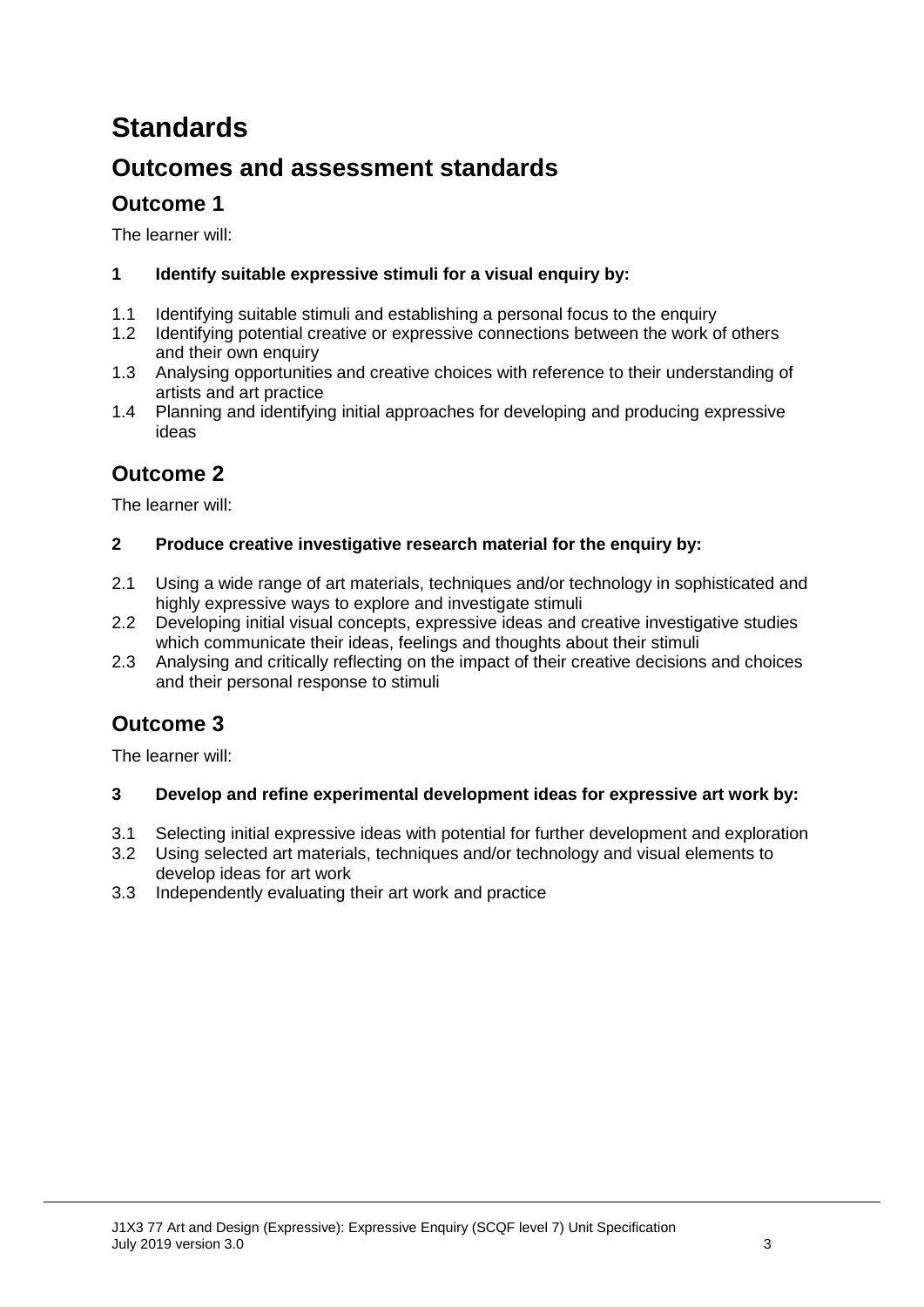## **Evidence Requirements for the Unit**

Assessors should use their professional judgement, subject knowledge and experience, and understanding of their learners, to determine the most appropriate ways to generate evidence and the conditions and contexts in which they are used.

Evidence will include a combination of practical, written/annotated and/or recorded evidence.

Evidence may be presented for individual Outcomes or it may be gathered for the Unit as a whole by combining assessment holistically in one single activity. If the latter approach is used, it must be clear how the evidence covers each Outcome.

In this Unit, learners will be required to provide evidence of:

- ♦ applying knowledge and understanding of artists' work and practice when developing their own work
- ♦ planning and producing initial visual lines of enquiry and creative investigation
- ♦ producing a series of effective experimental and exploratory ideas for art work
- ♦ independent thinking skills, critical discrimination and a highly personal and creative response to stimuli

Exemplification of assessment is provided in *Unit Assessment Support*.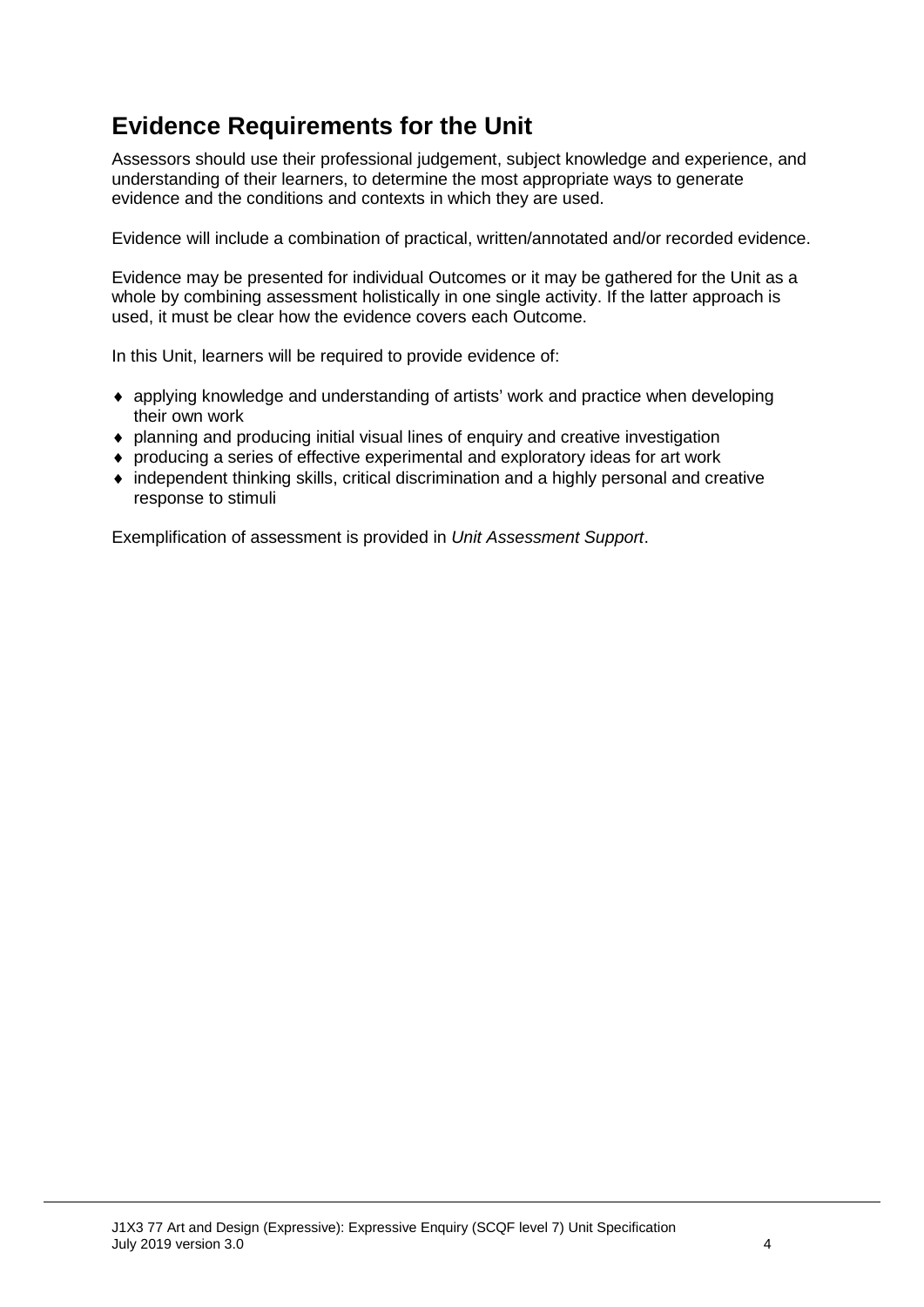## **Development of skills for learning, skills for life and skills for work**

It is expected that learners will develop broad, generic skills through this Unit. The skills that learners will be expected to improve on and develop through the Unit are based on SQA's *Skills Framework: Skills for Learning, Skills for Life and Skills for Work and drawn from the* main skills areas listed below. These must be built into the Unit where there are appropriate opportunities.

#### **3 Health and wellbeing**

3.1 Personal learning

#### **5 Thinking skills**

- 5.4 Analysing and evaluating
- 5.5 Creating

Amplification of these is given in SQA's *Skills Framework: Skills for Learning, Skills for Life and Skills for Work.* The level of these skills should be at the same SCQF level as the Unit and be consistent with the SCQF level descriptor. Further information on building in skills for learning, skills for life and skills for work is given in the *Unit Support Notes.*